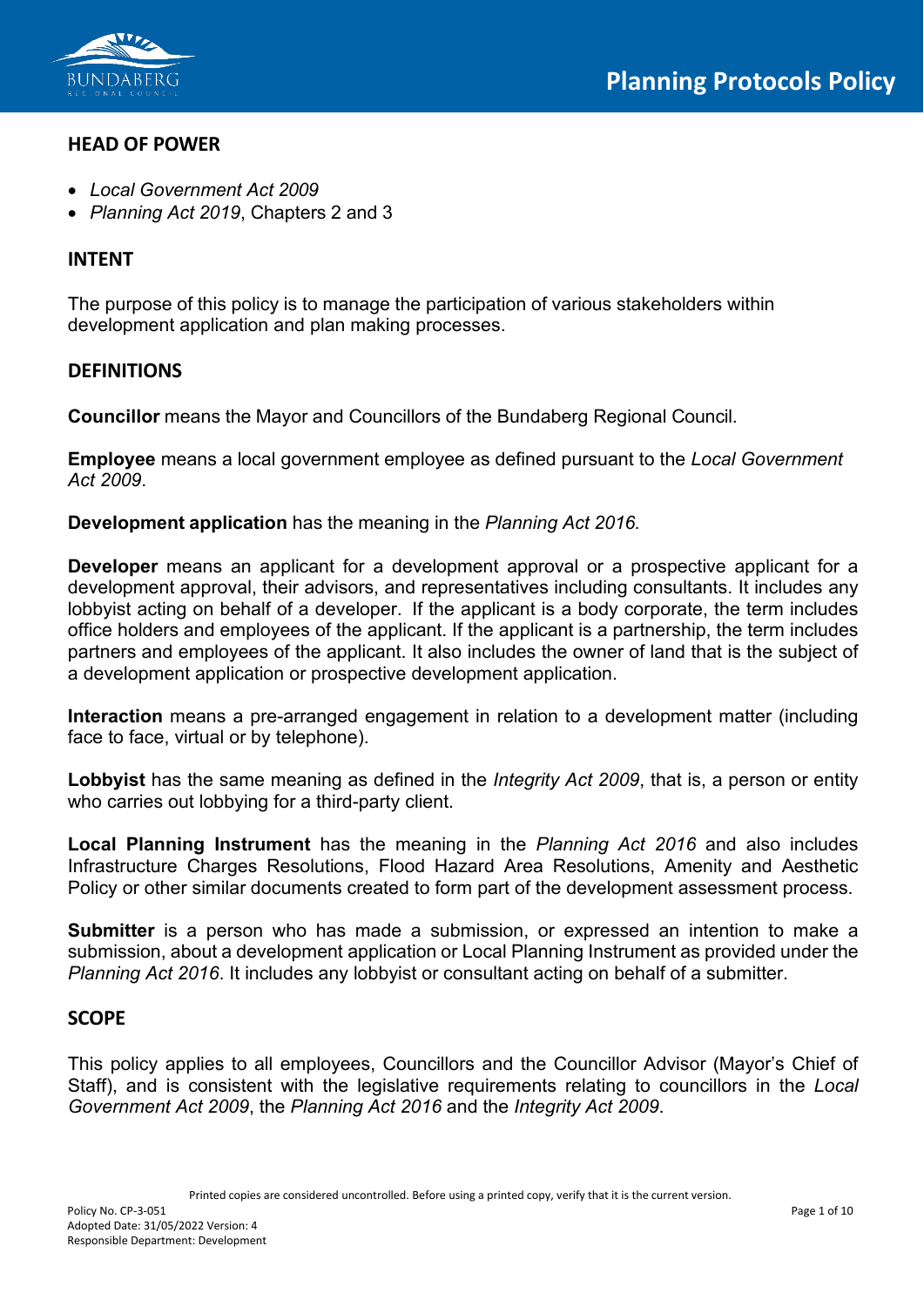

This policy does not apply to unanticipated or social engagements that occur from time to time between Councillors, developers or submitters. However, Councillors should carefully consider the implications of social engagements with these persons and be mindful at all times of their obligations under the *Local Government Act 2009* and the Code of Conduct for Councillors in Queensland.

This policy also applies to Councillor interactions with the community related to the making of planning instruments such as planning scheme amendments, new planning scheme preparation, infrastructures charges resolutions, neighbourhood/local area plans or the like.

## **POLICY STATEMENT**

- **1.** This policy has been developed to provide clear guidance of the various roles and responsibilities involved with the planning and development application processes.
- **2.** Council has delegated to the Chief Executive Officer powers under the *Planning Act 2016*  to decide development applications. Some of these powers have then been subdelegated to appropriate employees.
- **3.** The *Local Government Act 2009* outlines the particular requirements for Councillors in relation to managing prescribed conflicts of interests and declarable conflict of interests. This policy will also assist Councillors to avoid any potential conflicts of interests relating to development applications made to Council.
- **4.** Council will also, from time to time, make or amend its Local Planning Instruments relevant to the regulation and assessment of development. This policy assists the stakeholders in determining when and how interactions between the relevant stakeholders should take place.
- **5.** Appendix 1 outlines the roles of each stakeholder in the development application process and responsibilities for same, to ensure good governance and decision making.
- **6.** Appendix 2 outlines the guidelines for Councillor interactions with Developers, Lobbyists and Submitters.
- **7.** If a Councillor has a prescribed or a declarable conflict of interest in relation to a development application which is under assessment they must not:
	- a. Interact with a developer or submitter in relation to that matter; or
	- b. Influence, attempt to influence or discuss the matter with another Councillor who is partly responsible or an employee who is wholly or partly responsible for deciding the matter.
- **8.** Councillors and employees are required to adhere to the limits of their roles outlined in the Appendix. They will also assist other external parties to understand and act within the roles ascribed to them.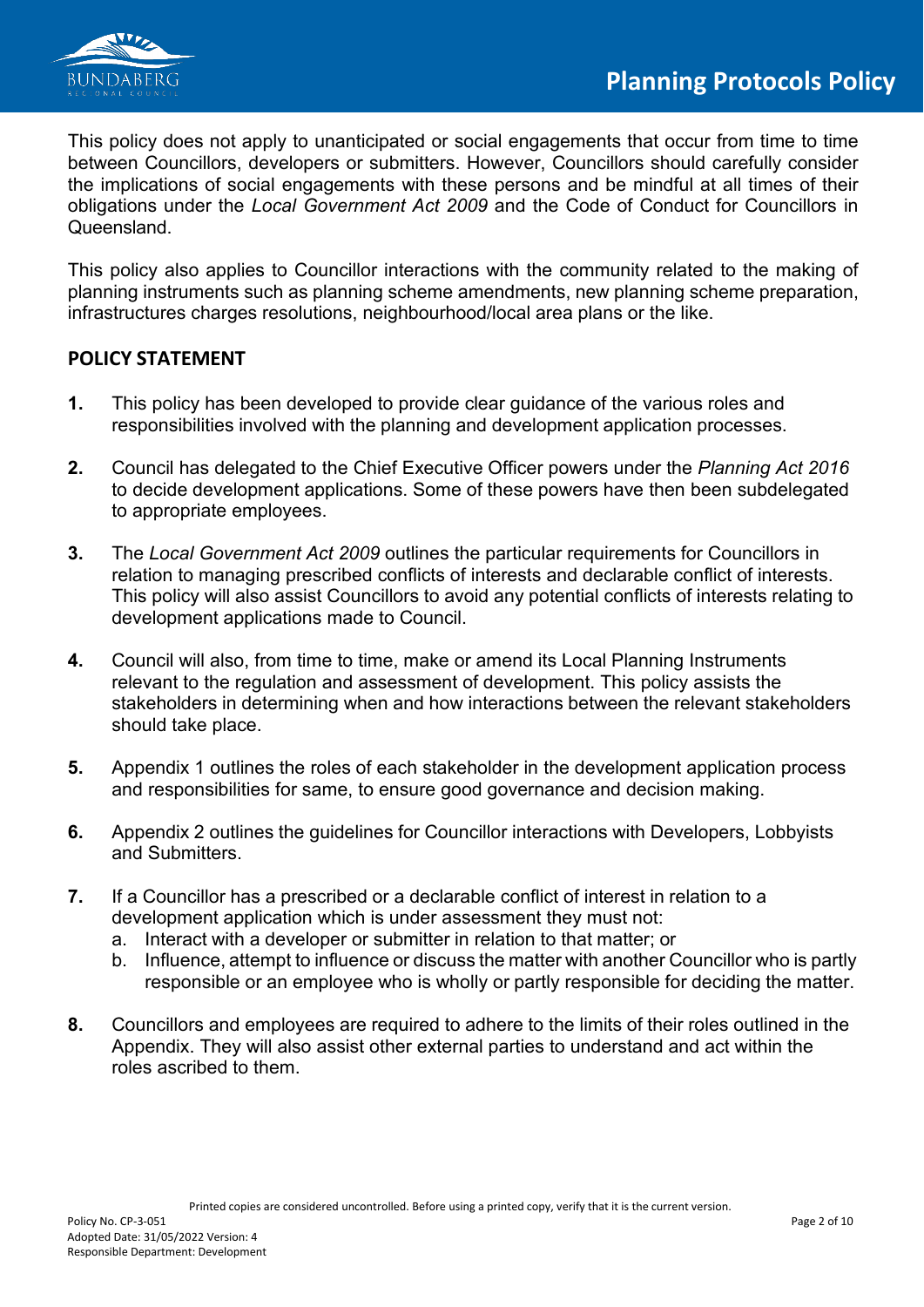

## **ASSOCIATED DOCUMENTS**

- Acceptable Requests Guidelines Policy
- Amenity and Aesthetics, and Building Work Involving Removal or Rebuilding Policy (November) 2017
- *Bundaberg Regional Council Planning Scheme 2015*
- Charges Resolution (No.1) 2021
- Code of Conduct for Councillors in Queensland
- Contact with Lobbyists Policy
- Flood Hazard Area Resolution 1/2019
- *Integrity Act 2009*
- Media Relations Policy
- *Public Records Act 2002*
- Recordkeeping Policy

## **DOCUMENT CONTROLS**

Council will review this policy biennially or in response to changes in law or best practice.

## **POLICY OWNER**

Group Manager Development.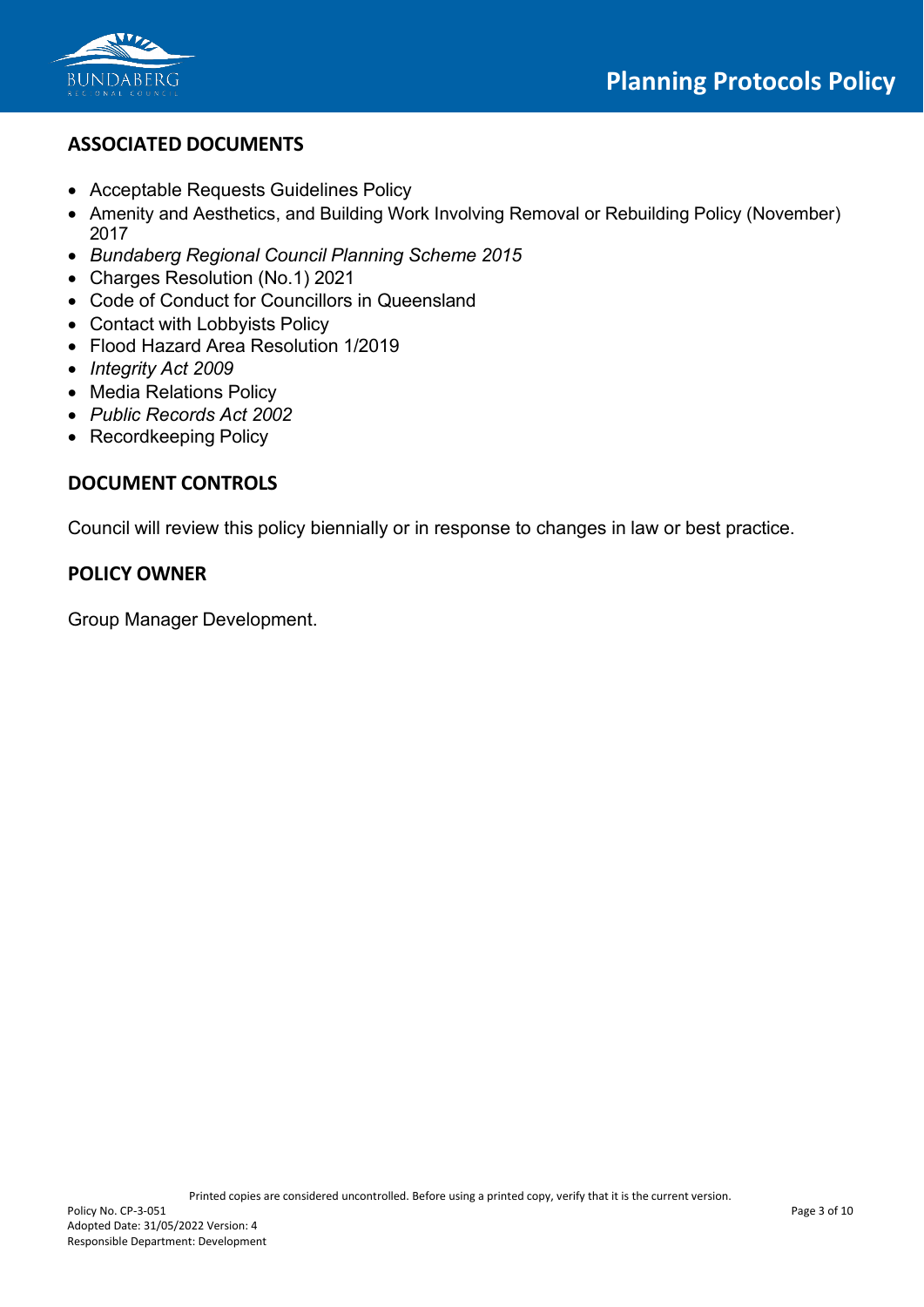

# **Appendix 1 – Roles of stakeholders**

| <b>PLANNING STAGE</b>                                                   | <b>ROLES</b>                                                                                                                  |                                                                                                                                                                                                                                                                                                                                                                                                                                                                                                                                                                                                                                              |                                                                                                                                                                                                               |                                                                                                |
|-------------------------------------------------------------------------|-------------------------------------------------------------------------------------------------------------------------------|----------------------------------------------------------------------------------------------------------------------------------------------------------------------------------------------------------------------------------------------------------------------------------------------------------------------------------------------------------------------------------------------------------------------------------------------------------------------------------------------------------------------------------------------------------------------------------------------------------------------------------------------|---------------------------------------------------------------------------------------------------------------------------------------------------------------------------------------------------------------|------------------------------------------------------------------------------------------------|
|                                                                         | Applicant/developer/<br>lobbyist                                                                                              | <b>Councillors</b>                                                                                                                                                                                                                                                                                                                                                                                                                                                                                                                                                                                                                           | <b>Council employees</b>                                                                                                                                                                                      | Submitters/public                                                                              |
| Local Planning<br>Instrument<br>Preparation                             | Nil                                                                                                                           | • Raise policy issues with employees<br>• Formulate and review policy positions and strategic direction<br>including confidential workshops/briefings                                                                                                                                                                                                                                                                                                                                                                                                                                                                                        | • Provide information to Council<br>and document Council's planning<br>intentions                                                                                                                             | Nil                                                                                            |
| 2. Local Planning<br>Instrument<br>notification                         | • Provide input/<br>submissions during<br>industry stakeholder<br>meetings and public<br>consultation<br>• Make a submission  | • Attend stakeholder/public consultation meetings to listen to<br>community input<br>• Refer issues raised by stakeholders to employees                                                                                                                                                                                                                                                                                                                                                                                                                                                                                                      | • Prepare draft planning<br>instruments for public advertising<br>and conduct<br>• Stakeholder/public consultation                                                                                            | $\bullet$ Make a submission<br>• Provide<br>input/submissions<br>during public<br>consultation |
| 3. Local Planning<br>Instrument<br>Adoption                             | Nil                                                                                                                           | • Not accept lobbying/submissions within 24 hours prior to<br><b>Ordinary Council meeting</b><br>• Adopt Local Planning Instruments by Council resolution                                                                                                                                                                                                                                                                                                                                                                                                                                                                                    | • Prepare final report to Council<br>including outcomes of<br>consultation                                                                                                                                    | Nil                                                                                            |
| Development<br>4.<br><b>Application Pre-</b><br>application<br>Meetings | • Submit preliminary<br>development<br>application<br>information and<br>attend pre-<br>application meeting<br>with employees | • Not attend formal pre-application meetings<br>• Receive developer information but avoid offering support or<br>comment, either personally or on behalf of Council, to<br>developers until employees assessment is completed<br>• Respond to factual inquiries following advice from senior<br>employees, discussing only matters that are publicly known<br>when discussing with the general public<br>• Request details/information from employees on pre-<br>application discussions in accordance with Acceptable<br><b>Requests Guidelines Policy</b><br>• Must not interact with the developer if a conflict of interest is<br>likely | • Co-ordinate pre-application<br>meeting and provide notes<br>• Provide Councillor updates on<br>major developments<br>• Provide copies of pre-application<br>meeting minutes to the Divisional<br>Councillor | Nil                                                                                            |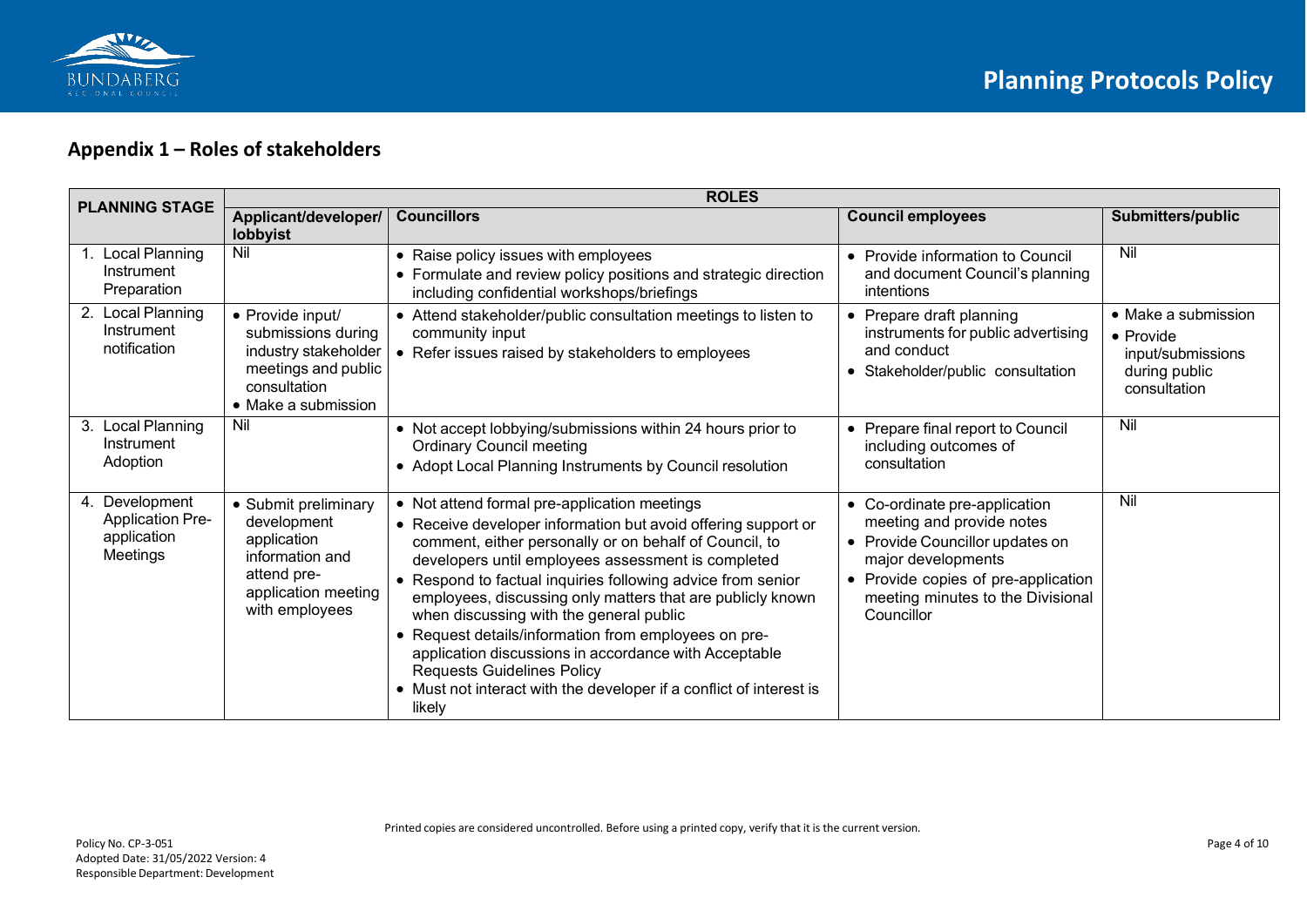

| <b>PLANNING STAGE</b>                         | <b>ROLES</b>                                                                                                             |                                                                                                                                                                                                                                                                                                                                                                                                                                                                                        |                                                                                                                                                                                                                                                            |                                                                                                                       |
|-----------------------------------------------|--------------------------------------------------------------------------------------------------------------------------|----------------------------------------------------------------------------------------------------------------------------------------------------------------------------------------------------------------------------------------------------------------------------------------------------------------------------------------------------------------------------------------------------------------------------------------------------------------------------------------|------------------------------------------------------------------------------------------------------------------------------------------------------------------------------------------------------------------------------------------------------------|-----------------------------------------------------------------------------------------------------------------------|
|                                               | Applicant/developer/<br>lobbyist                                                                                         | <b>Councillors</b>                                                                                                                                                                                                                                                                                                                                                                                                                                                                     | <b>Council employees</b>                                                                                                                                                                                                                                   | <b>Submitters/public</b>                                                                                              |
| 5. Development<br>Application                 | • Submit application                                                                                                     | • Councillors notified of new applications on a regular basis<br>• Request details / information on any application in<br>accordance with Acceptable Requests Guidelines Policy<br>Call any application up to a Council meeting for determination<br>at any time                                                                                                                                                                                                                       | • Receive and acknowledge<br>application<br>• Issue an application briefing note<br>to all Councillors and Chief<br>Executive Officer for moderate<br>and high complexity applications<br>• Provide Councillors updates on<br>major developments as needed | Request<br>details/information on<br>any application via<br>PD Online or by<br>contacting the Duty<br>Planner         |
| Information and<br>6.<br>Referral Stage       | • Respond to<br>request for<br>additional<br>information and<br>refer application to<br>referral agency (if<br>required) | • Request details / information on any application in<br>accordance with Acceptable Requests Guidelines Policy                                                                                                                                                                                                                                                                                                                                                                         | • Issue request for further<br>information (if required)<br>• Receive referral agency<br>response<br>Engage with stakeholders to the<br>application as necessary to<br>progress its assessment                                                             | Request<br>details/information on<br>any information<br>request via PD Online<br>or by contacting the<br>Duty Planner |
| 7. Public<br>Notification<br>(where required) | • Advertise the<br>application in<br>accordance with Act<br>requirements                                                 | • Receive informal objections and encourage a properly made<br>submission to be made<br>• Forward any material received to the Chief Executive Officer<br>or Group Manager Development<br>• Listen to applicant and/or submitter but avoid offering support<br>or opinion until employees assessment is completed and<br>report prepared for Ordinary meeting. In the case of<br>delegated authority applications, advice is received from<br>senior employees (Group Manager/Manager) | • Make file available for viewing via<br>PD Online and as requested in<br>person<br>• Acknowledge submissions<br>Provide an updated briefing note<br>to the Councillors and Chief<br>Executive Officer including the<br>issues raised by submitters        | • Make a submission<br>$\bullet$ Send copy to<br>Councillors                                                          |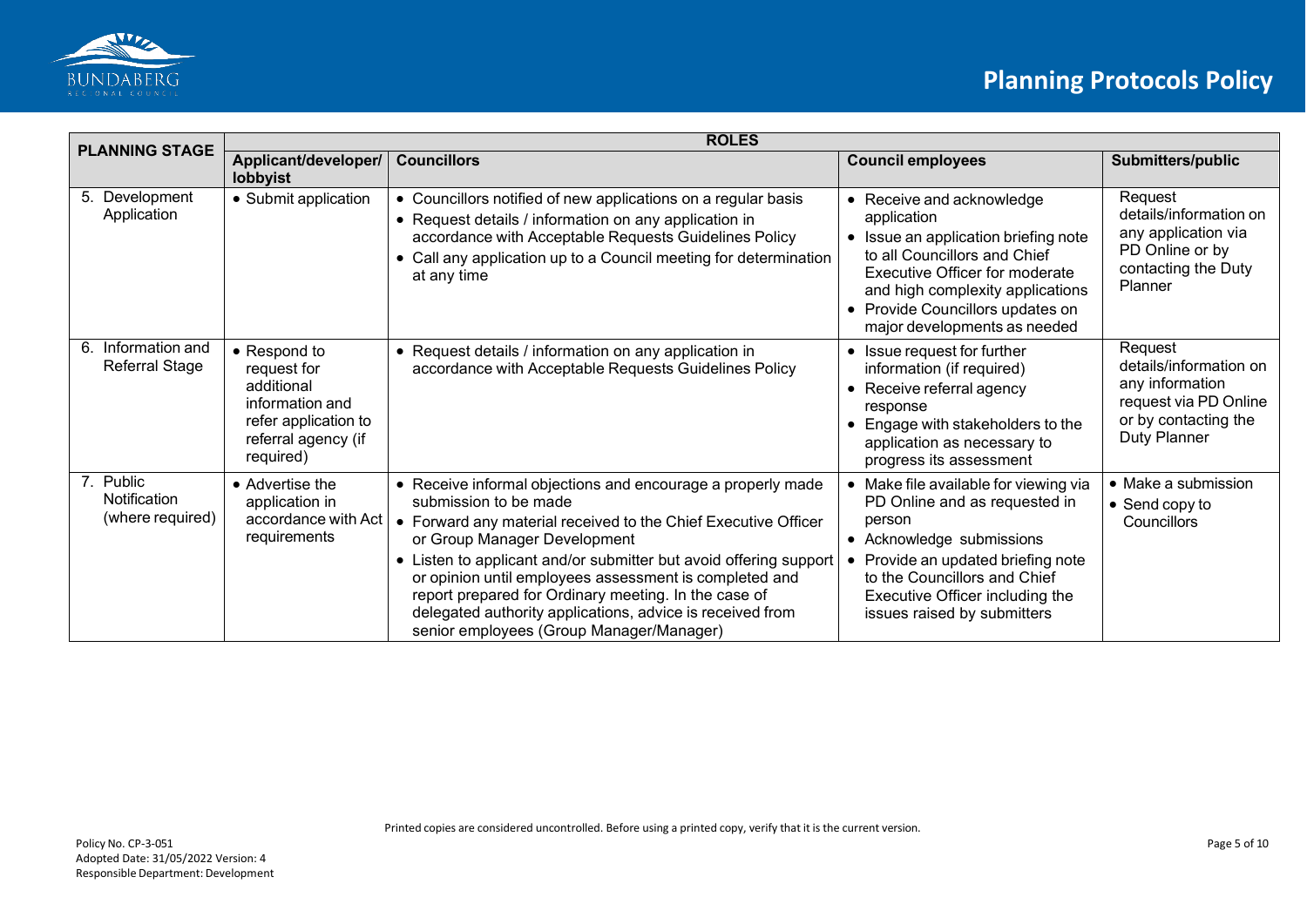

| <b>PLANNING STAGE</b>      | <b>ROLES</b>                     |                                                                                                                                                                                                                                                                                                                                                                                                                                                                     |                                                                                                                                                                                                                                                                                                                                                                                                                                                                                                                                                                                                                                                                                                                                                                                                                                                                                                                                                                                                                       |                                                                                                                                                        |
|----------------------------|----------------------------------|---------------------------------------------------------------------------------------------------------------------------------------------------------------------------------------------------------------------------------------------------------------------------------------------------------------------------------------------------------------------------------------------------------------------------------------------------------------------|-----------------------------------------------------------------------------------------------------------------------------------------------------------------------------------------------------------------------------------------------------------------------------------------------------------------------------------------------------------------------------------------------------------------------------------------------------------------------------------------------------------------------------------------------------------------------------------------------------------------------------------------------------------------------------------------------------------------------------------------------------------------------------------------------------------------------------------------------------------------------------------------------------------------------------------------------------------------------------------------------------------------------|--------------------------------------------------------------------------------------------------------------------------------------------------------|
|                            | Applicant/developer/<br>lobbyist | <b>Councillors</b>                                                                                                                                                                                                                                                                                                                                                                                                                                                  | <b>Council employees</b>                                                                                                                                                                                                                                                                                                                                                                                                                                                                                                                                                                                                                                                                                                                                                                                                                                                                                                                                                                                              | Submitters/public                                                                                                                                      |
| 8. Decision<br>(delegated) | Nil.                             | • Request details/information on any application in accordance<br>with the Acceptable Requests Guidelines Policy<br>• Raise any concerns with the Group Manager Development, or<br><b>Chief Executive Officer</b><br>• Applications recommended for refusal discussed with Chief<br>Executive Officer and Divisional Councillor prior to issue<br>• Any Councillor can request that the application be reported<br>to an Ordinary Council meeting for determination | • Assess and decide application<br>$\bullet$ Provide a copy of the<br>employees' delegated report to<br>the Divisional Councillor and the<br>Chief Executive Officer to allow<br>them to either ask questions or<br>refer the application to Council<br>for decision<br>• Where a Divisional Councillor<br>has declared a Conflict of<br>Interest in the application, the<br><b>Chief Executive Officer will</b><br>provide a copy of the employee's<br>report to all Councillors prior to<br>exercising his delegation in<br>accordance with the adopted<br>procedure<br>• Where the Chief Executive<br>Officer has declared a conflict of<br>interest, the Group Manager<br>Development will provide a copy<br>of the employee's report to the<br>Divisional Councillor or (where<br>the Divisional Councillor has a<br>conflict of interest) all Councillors<br>• Issue decision notice<br>• Chief Executive Officer or Group<br>Manager may refer application to<br>Ordinary Council meeting for<br>determination | • Any properly made<br>submission receives<br>a copy of the<br>decision notice -<br>request further<br>information about<br>decision from<br>employees |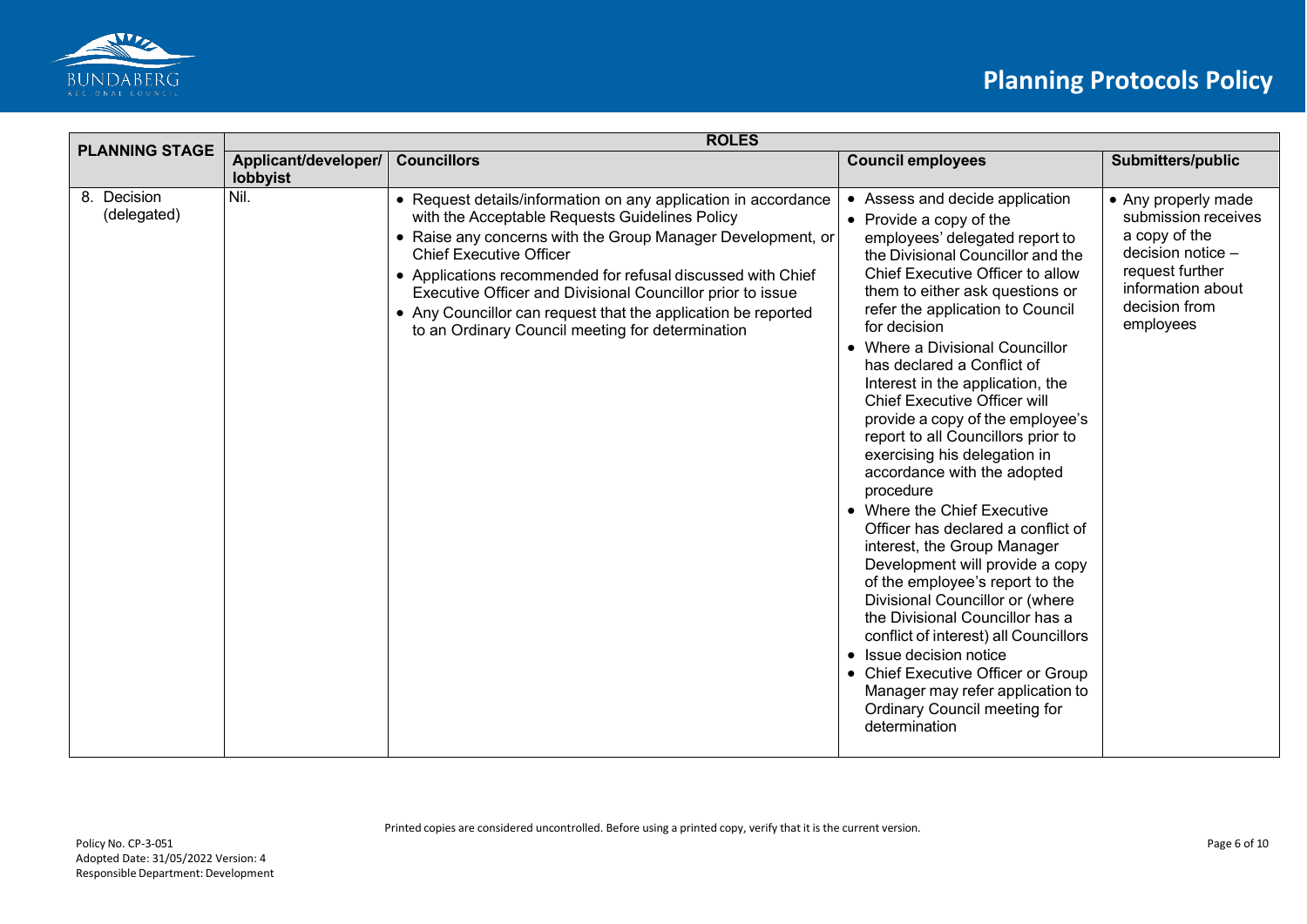

| <b>PLANNING STAGE</b>                     | <b>ROLES</b>                                                                                                                                                                                              |                                                                                                                                                                                                                                                                                                                                                                                                                                                                                                                                                                                                                                                                                                                                                                                                                                   |                                                                                                                                                                            |                                                                                                                                                                                                                                                                                                                                                                                                   |
|-------------------------------------------|-----------------------------------------------------------------------------------------------------------------------------------------------------------------------------------------------------------|-----------------------------------------------------------------------------------------------------------------------------------------------------------------------------------------------------------------------------------------------------------------------------------------------------------------------------------------------------------------------------------------------------------------------------------------------------------------------------------------------------------------------------------------------------------------------------------------------------------------------------------------------------------------------------------------------------------------------------------------------------------------------------------------------------------------------------------|----------------------------------------------------------------------------------------------------------------------------------------------------------------------------|---------------------------------------------------------------------------------------------------------------------------------------------------------------------------------------------------------------------------------------------------------------------------------------------------------------------------------------------------------------------------------------------------|
|                                           | Applicant/developer/<br>lobbyist                                                                                                                                                                          | <b>Councillors</b>                                                                                                                                                                                                                                                                                                                                                                                                                                                                                                                                                                                                                                                                                                                                                                                                                | <b>Council employees</b>                                                                                                                                                   | Submitters/public                                                                                                                                                                                                                                                                                                                                                                                 |
| 9. Decision<br>(Reported to<br>Council)   | • Request to address<br>Councillors at a<br>Councillor<br><b>Consultation Day</b><br>• Applicant is notified<br>of the date that the<br>employee's report is<br>being presented to<br>the Council meeting | • Listen to applicant and/or objector contact but avoid offering<br>support or opinion until employees assessment is completed<br>and report prepared for Ordinary Council meeting<br>• Not accept lobbying/submissions within 24 hours prior to<br><b>Ordinary Council meeting</b><br>• Genuinely consider the development application, any<br>submissions to the application, council's report, including the<br>assessment and recommendations by employees, prior to<br>them making a decision on the proposed development<br>• Decide application by resolution of Council<br>• Where the decision is not consistent with employee<br>recommendation, provide written reasons for the alternate<br>recommendation<br>• Make public comment on the decision of Council in<br>accordance with Council's Media Relations Policy | Prepare assessment report and<br>recommendation for inclusion in<br><b>Ordinary Meeting Agenda</b><br>• Issue Decision Notice in<br>accordance with decision of<br>Council | • Request to address<br>Councillors at a<br>Councillor<br><b>Consultation Day</b><br>• Submitters are<br>notified of the date<br>that the employee's<br>report is being<br>presented to the<br>Council meeting<br>• Any properly made<br>submission receives<br>a copy of the<br>decision notice -<br>request further<br>information about<br>decision from<br>employees or<br><b>Councillors</b> |
| 10. Negotiated<br>decision<br>(delegated) | $\bullet$ Submit<br>representations                                                                                                                                                                       | • Request details/information on any application in accordance<br>with the Acceptable Requests Guidelines Policy Not attend<br>formal meetings between employees and<br>applicants/consultants to discuss representations on<br>conditions of approval.<br>• Not interact with the developer or submitter/s in relation to the<br>decision until after the appeal period has expired                                                                                                                                                                                                                                                                                                                                                                                                                                              | Decide representations and<br>issue Negotiated Decision Notice                                                                                                             |                                                                                                                                                                                                                                                                                                                                                                                                   |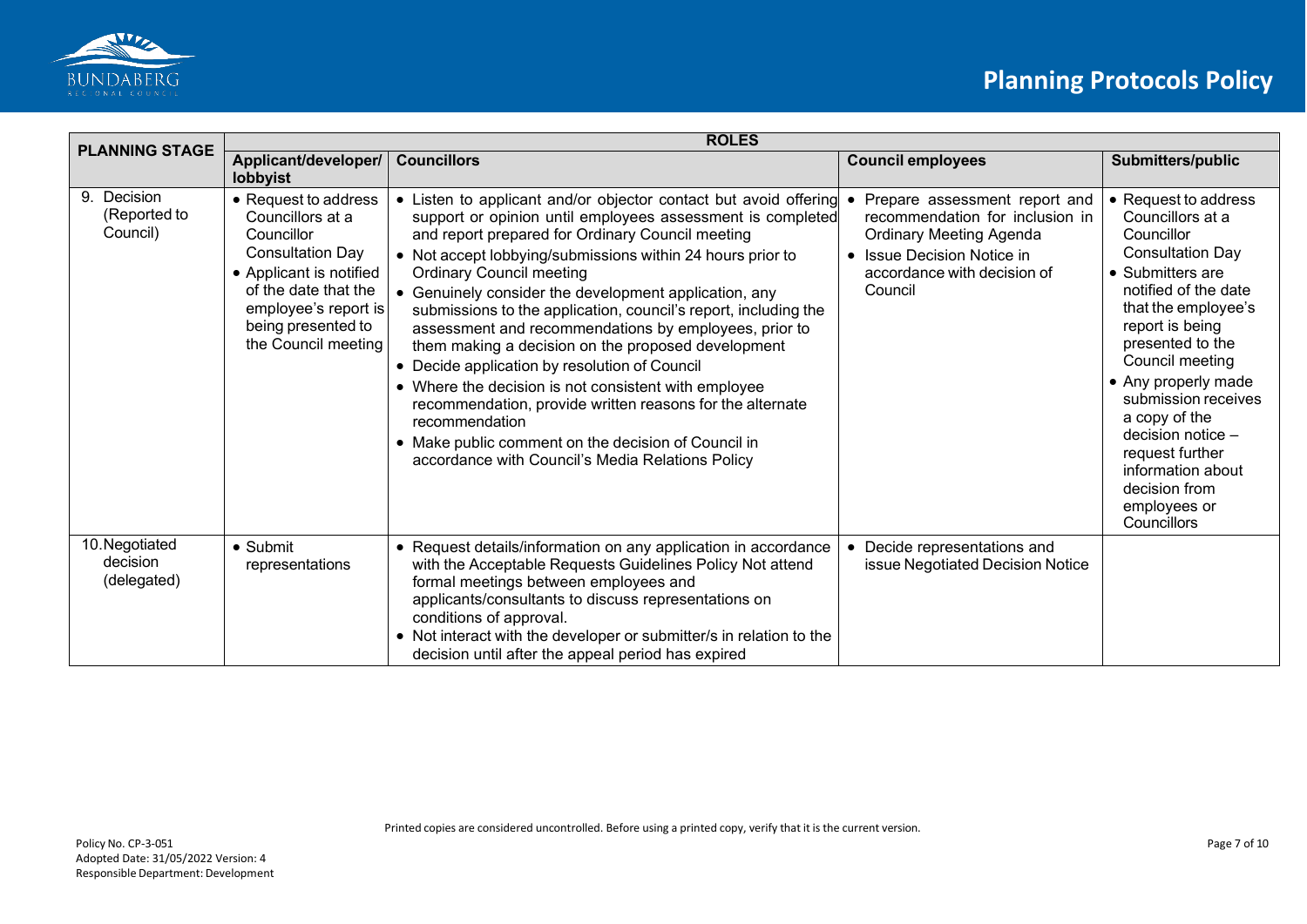

| <b>PLANNING STAGE</b>                                                                                                                | <b>ROLES</b>                                                                                                                                                                                           |                                                                                                                                                                                                                                                                                                                                                                                                                                                                                                                                     |                                                                                                                                                                                             |                                                                                                                                                                                                        |
|--------------------------------------------------------------------------------------------------------------------------------------|--------------------------------------------------------------------------------------------------------------------------------------------------------------------------------------------------------|-------------------------------------------------------------------------------------------------------------------------------------------------------------------------------------------------------------------------------------------------------------------------------------------------------------------------------------------------------------------------------------------------------------------------------------------------------------------------------------------------------------------------------------|---------------------------------------------------------------------------------------------------------------------------------------------------------------------------------------------|--------------------------------------------------------------------------------------------------------------------------------------------------------------------------------------------------------|
|                                                                                                                                      | Applicant/developer/<br>lobbyist                                                                                                                                                                       | <b>Councillors</b>                                                                                                                                                                                                                                                                                                                                                                                                                                                                                                                  | <b>Council employees</b>                                                                                                                                                                    | Submitters/public                                                                                                                                                                                      |
| 11. Negotiated<br>decision<br>(reported to<br>Council if original<br>decision made<br>by Council other<br>than for minor<br>changes) | $\bullet$ Submit<br>representations                                                                                                                                                                    | • Not attend meetings between employees and parties to the<br>application to discuss representations<br>• Not accept lobbying/submissions within 24 hours prior to<br><b>Ordinary Council meeting</b><br>• Where required, decide representations by resolution<br>• Where the decision is not consistent with employee<br>recommendation, provide written reasons for the alternate<br>recommendation<br>• Not interact with the developer or submitter/s in relation to the<br>decision until after the appeal period has expired | • Prepare assessment report and<br>recommendation for inclusion in<br><b>Ordinary Meeting Agenda</b><br>• Issue Negotiated Decision Notice                                                  |                                                                                                                                                                                                        |
| 12. Appeal                                                                                                                           | • Lodge appeal with<br>Planning and<br><b>Environment Court</b><br>or elect to be a co-<br>respondent to any<br>submitter appeal<br>• Restrict contact with<br>Council to via legal<br>representatives | Refrain from interactions with the appellants or co-<br>respondents and should avoid commenting publicly about<br>matters before the Planning and Environment Court                                                                                                                                                                                                                                                                                                                                                                 | • Implement Council's adopted<br><b>Planning Appeal Protocol</b><br>• Provide confidential Councillor<br>updates as required<br>Liaise with Council's solicitors<br>and experts as required | • Lodge appeal with<br>Planning and<br><b>Environment Court or</b><br>elect to be a co-<br>respondent to any<br>applicant appeal<br>• Restrict contact with<br>Council to via legal<br>representatives |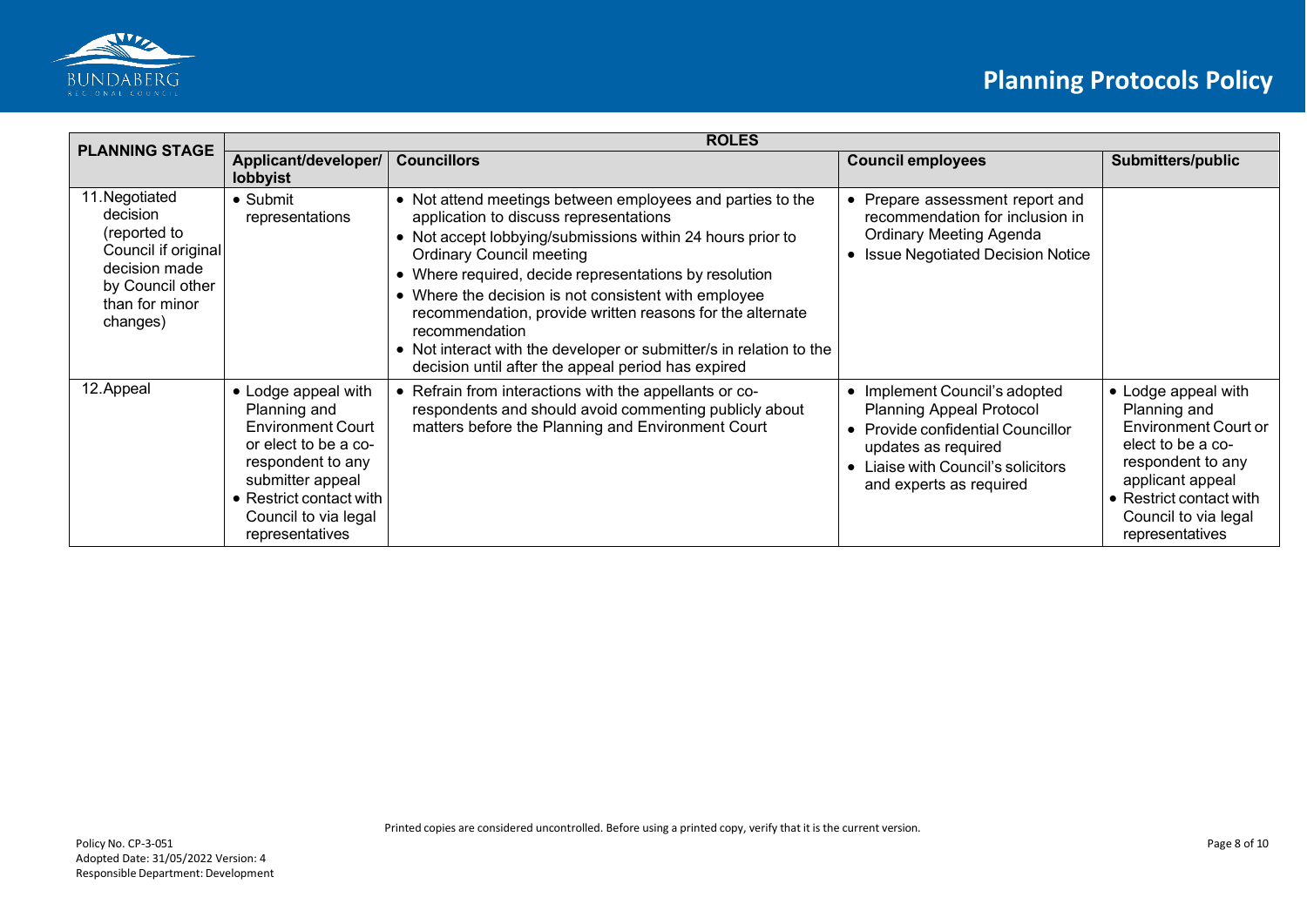

## **Appendix 2 – Guidelines for Councillor Interactions with Developers, Lobbyists and Submitters**

Adopting a structured approach to Councillors' interactions with developers and submitters will allow Councillors to engage appropriately in the public interest and reduce their risk of engaging in misconduct or corrupt conduct.

- 1. If a developer or lobbyist wants to discuss a development matter with a Councillor, this should be referred to the Chief Executive Officer or other nominated employee, to coordinate and diarise a meeting appointment. A meeting in this context may be face-toface, virtual or by telephone.
- 2. If the request to discuss a development matter is made either after the holding of a formal pre-lodgement meeting or the lodgement of a development application, the developer or lobbyist will be encouraged to present the discussion to the whole Council at an upcoming Council consultation day.
- 3. When meeting with a developer or submitter about a development application, a Councillor must conduct the meeting in the presence of an appropriate third party. Some examples of an appropriate third party are the Mayor, the Chief Executive Officer, the Group Manager Development, or other appropriate senior employee.
- 4. All meetings with a developer or submitter, including public meetings, must either be electronically recorded with the knowledge of the developer or submitter *or* a contemporaneous written record prepared. At a minimum this record should include:
	- the date of the interaction.
	- the format of the interaction.
	- all parties or persons involved in the interaction.
	- a summary of the matter/s raised with the Councillor.
	- a summary of the Councillor's response/s.
	- When interacting with a developer or submitter about a development application, Councillors should:
		- $\circ$  state that any opinions expressed by the Councillor are personal to the Councillor and do not in any way represent a formal Council view.
		- o make it clear that a final decision can only be made after all relevant material has been prepared and considered.
		- $\circ$  make clear that they can provide general information on the application process but cannot give definitive advice about a proposed development's prospects of success.
		- $\circ$  maintain the confidentiality of any information, records, briefings, and discussions that, if released at a particular point in time, could prejudice the interests of Council, the public at large, or another party.
		- o suggest that the developer or submitter seeks independent professional advice where relevant.

Councillors must disclose to other Councillors who were not at the meeting (and the Chief Executive Officer if not present), the recording or other record made of the meeting, so that all decision makers have access to the same information. The record of the meeting should be stored in accordance with Council's Recordkeeping Policy.